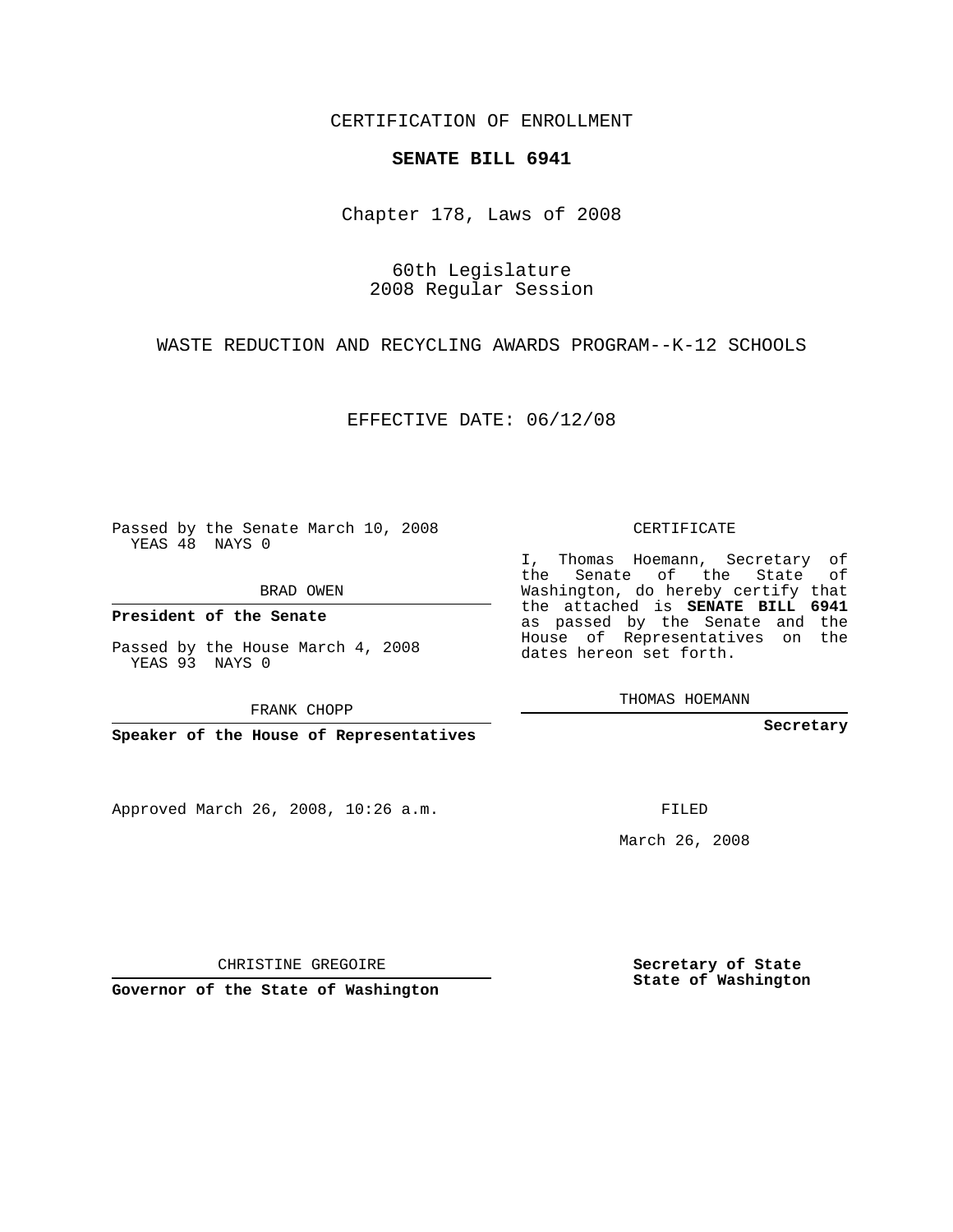## **SENATE BILL 6941** \_\_\_\_\_\_\_\_\_\_\_\_\_\_\_\_\_\_\_\_\_\_\_\_\_\_\_\_\_\_\_\_\_\_\_\_\_\_\_\_\_\_\_\_\_

\_\_\_\_\_\_\_\_\_\_\_\_\_\_\_\_\_\_\_\_\_\_\_\_\_\_\_\_\_\_\_\_\_\_\_\_\_\_\_\_\_\_\_\_\_

## AS AMENDED BY THE HOUSE

Passed Legislature - 2008 Regular Session

**State of Washington 60th Legislature 2008 Regular Session**

**By** Senators Fraser, Morton, Regala, and Delvin

Read first time 02/07/08. Referred to Committee on Water, Energy & Telecommunications.

 1 AN ACT Relating to a waste reduction and recycling awards program 2 in K-12 schools; and amending RCW 70.95C.120.

3 BE IT ENACTED BY THE LEGISLATURE OF THE STATE OF WASHINGTON:

 4 **Sec. 1.** RCW 70.95C.120 and 1991 c 319 s 114 are each amended to 5 read as follows:

 6 The office of waste reduction shall develop, in consultation with 7 the superintendent of public instruction, an awards program to achieve 8 waste reduction and recycling in ((the)) public schools, and to 9 encourage waste reduction and recycling in private schools, grades 10 kindergarten through high school. The office shall develop guidelines 11 for program development and implementation. Each public school shall, 12 and each private school may, implement a waste reduction and recycling 13 program conforming to guidelines developed by the office.

14 For the purpose of granting awards, the office may group all 15 participating schools into not more than three classes, based upon 16 student population, distance to markets for recyclable materials, and 17 other criteria, as deemed appropriate by the office. Except as 18 otherwise provided, five or more awards ((shall)) may be granted to 19 each of the three classes. Each award shall be ((a sum of not less